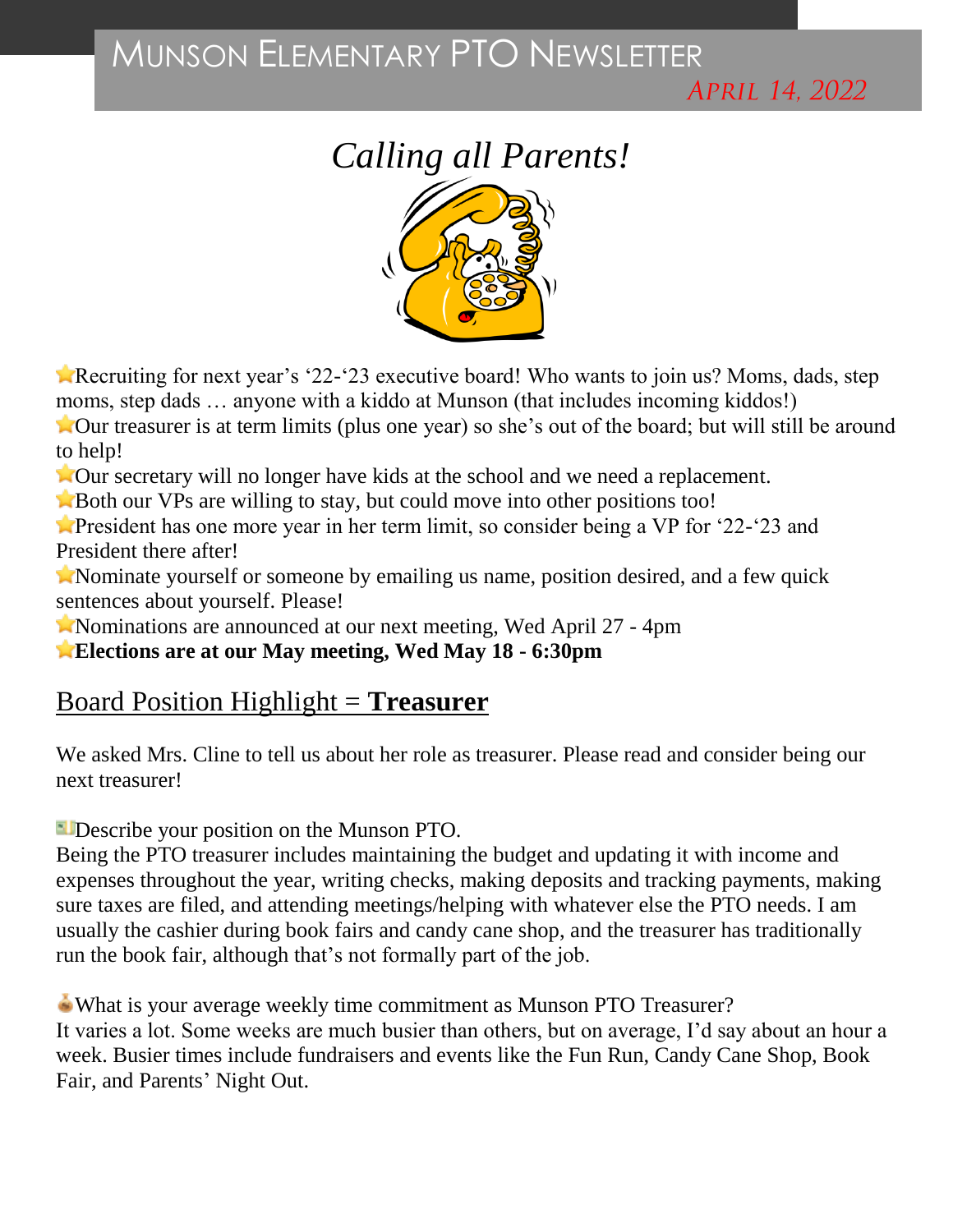#### What are the most important skills needed to do the Treasurer job?

Believe it or not, you don't have to be great at math! (I am NOT!) The computer and/or a calculator take care of most of the math work for you. It helps to have some knowledge of Excel and Quicken, but they're both fairly easy to learn. You do need access to a computer that can use Microsoft Office and Quicken (the PTO budget pays for these programs). I think the most important skills are to be organized and detail oriented. Just like managing your own money and paying your bills, being responsive and on top of things is ideal (nobody likes waiting for money!). Also, I'd like to note that I was lucky to have the previous PTO treasurer stick around and make herself available to me anytime I was unsure or needed help in learning the job. I will be available to help the next treasurer in any way I can!

#### Why did you want to join PTO board?

I became active in PTO because not only do my kids love their school, but I was also a student at Munson and I have the best memories of my time here. I wanted to give back to the teachers and school community that has given me and my family so much.

**N**What is your favorite memory or memories from being on the Munson PTO board? The assembly when Mr. Prez and Mr. Hazen got slimed!!! But really… working and becoming friends with my fellow board members and volunteers. The friendships I've formed through PTO have been a wonderful bonus. I love being able to help our amazing teachers in some small way, and it's rewarding to see them and the kids and families having fun at our events. It's so cool to think that the kids will remember these events and assemblies when they're grown up with families of their own. We work hard, but we have a lot of fun, too.

#### Anything else?

Everyone has ideas, skills, and talents that are helpful for PTO. Life is busy, but elementary school is a very short four years and it flies by. We all work together to make those four years special and memorable for every student at Munson!

## Teacher Appreciation Week

Teacher gift opportunity! If you enjoy buying your favorite staff gifts at the end of the year or your child wants to say thanks for all that their teacher(s) have done, PTO will be releasing all staff "favorites" soon! This will be in conjunction with Teacher Appreciation Week which is May 2nd- May 6th this year! The week's agenda and volunteer opportunities will be released in an email blast soon! PTO would LOVE to have your support helping us care for and show our gratitude for our awesome Munson staff!